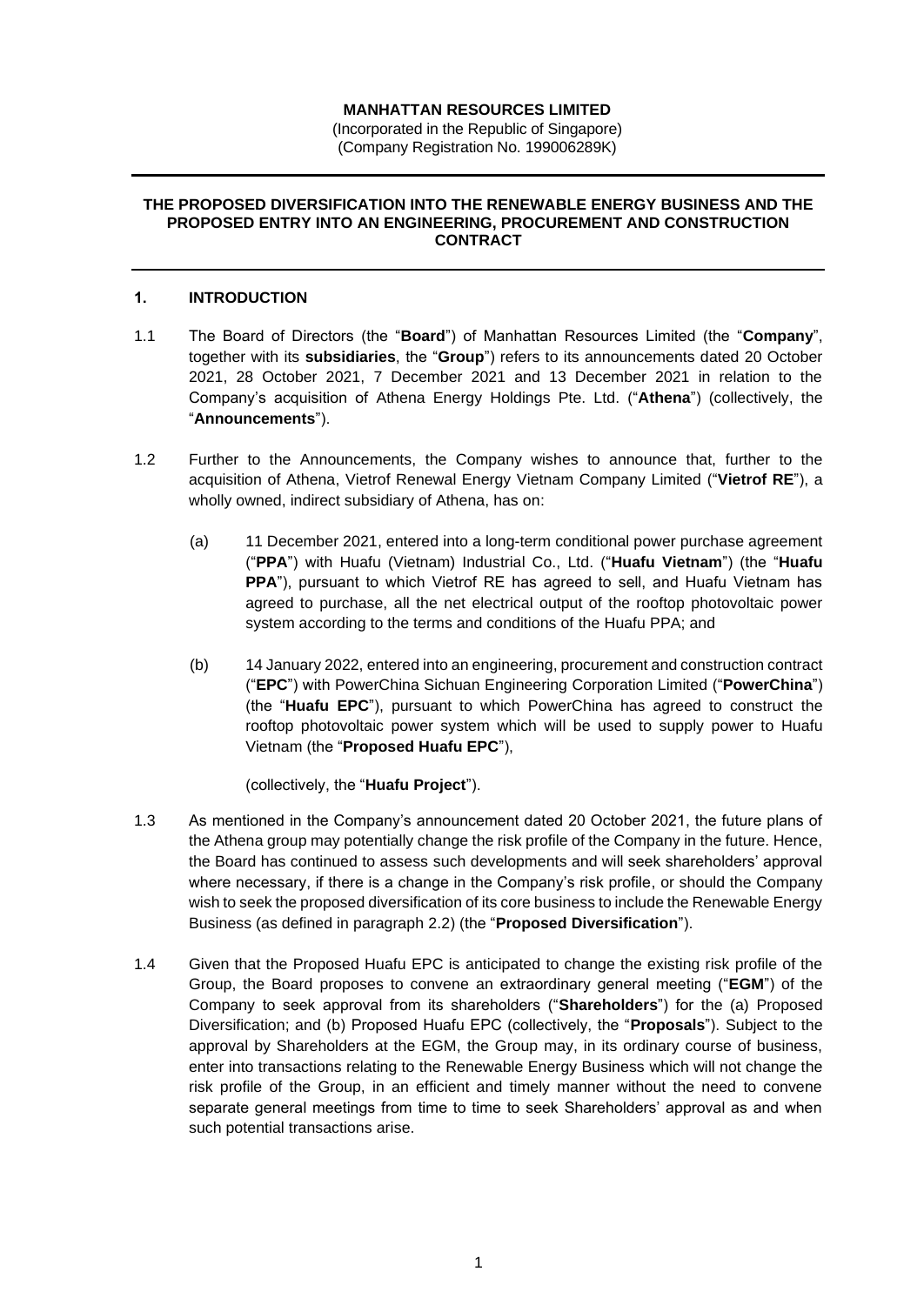# **2. THE PROPOSED DIVERSIFICATION**

## 2.1 **Existing Business**

The existing businesses of the Group include the following segments:

- (a) the construction, acquisition, operation and maintenance of power plants and the production and sale of electric power in Indonesia (the "**Power Plant Segment**"). The Group owns a coal-fired power plant with two 15 megawatt units through the acquisition of PT Kariangau Power ("**PT KP**") in 2016. Currently, PT KP has the license to exclusively supply electricity within the Kawasan Industri Kariangau zone located in the East Kalimantan of Indonesia;
- (b) the ship chartering and provision of freight services in Indonesia, mainly for coal transportation activities. The Group currently owns tugs and barges built specifically for coal transportation which are mainly deployed in East and South Kalimantan, Indonesia;
- (c) the property development segment, comprising property development activities in the People's Republic of China ("**PRC**"). In April 2011, the Company established a joint venture company, Manhattan Resources (Ningbo) Property Limited ("**MRN**"), in Zhejiang, China. MRN owns parcels of land situated at the south-central business district in Yinzhou District, Ningbo, Zhejiang Province. The Group is currently developing the real estate project Ningbo Yinzhou Manhattan Tower ("**Ningbo Project**"), which comprise a mixed use office and commercial tower, incorporating retail, SOHO and high end office. The tower will have 56 storeys and be approximately 254 meters, which will make it the highest building in the district. Currently, the Ningbo Project team has completed the basement excavation work and raft foundation construction. The tower building and podium building construction is expected to commence in late January 2022. The underground structure for the main tower is expected to be completed in first quarter of 2022, and the underground structure for the podium is expected to be completed in the third quarter of 2022; and
- (d) the mineral resources segment, comprising mineral resources and mining activities in the PRC,

(collectively, the "**Existing Business**").

# <span id="page-1-0"></span>2.2 **Information regarding the Renewable Energy Business**

The Group has explored the viability of, and intends to expand the scope of the Existing Business to include renewable energy business comprising on-grid and off-grid renewable energy business segments, and selective clean energy power projects, with a focus on the Asia (primarily in Vietnam, Indonesia, the Philippines and Bangladesh) and Australia market in the initial years (the "**Renewable Energy Business**").

Subject to Shareholders' approval for the Proposed Diversification at the EGM, the Company envisages its renewable energy portfolio, including wind projects, C&I solar projects and utility scale solar projects.

The Company aims to be amongst the first movers to pursue the green energy business in Asia and Australia and to become a leading renewable energy company in Asia and Australia by providing solutions to power customers and industries to reduce their carbon emission.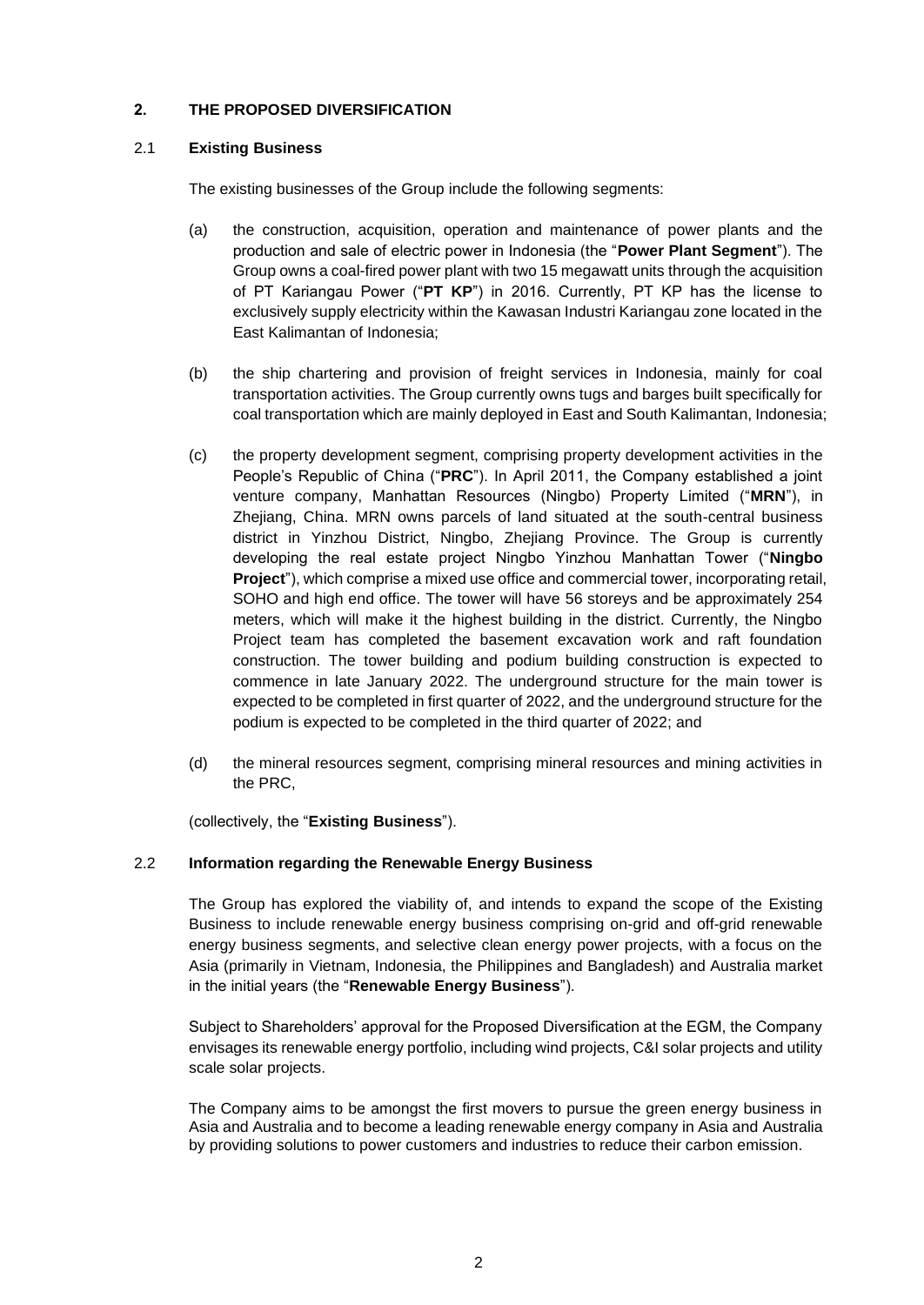## 2.3 **Rationale for the Proposed Diversification**

Over the past decade, with the general global trend on decarbonisation, the financial performance of the Existing Business has not been satisfactory. Additionally, as highlighted in the Company's annual report for the financial year ended 31 December 2020 ("**FY2020**"), the COVID-19 pandemic has presented an unprecedented challenge to public health in 2020 and the Group has experienced significant commercial impact and disruption in the supplier chains caused by the outbreak of COVID-19. On the Power Plant Segment, the demand for the electricity supply has been substantially lowered due to the hit of COVID-19.

As such, the Company had reviewed its corporate strategy and decided to pursue businesses which will be sustainable and provide a stable income. After thorough evaluation, the Company had decided to select and adopt renewable energy as one of its core businesses. The Renewable Energy Business is strongly aligned with the Company's investment policy and transformation objectives.

The Board further believes that the Proposed Diversification is in the interests of Shareholders for the following reasons:

# **(a) The Proposed Diversification will reduce the Group's dependence on the Existing Business and provide a more diversified business and income base**

Given the current uncertainties prevailing in the global economy, the Group believes it is more prudent not to rely solely on its Existing Business. The Proposed Diversification would reduce the Group's reliance on the Existing Business by diversifying its revenue stream, as well as improve future prospects and better support the growth of the Group, so as to enhance Shareholders' value.

## **(b) The Proposed Diversification is expected to provide additional and recurrent revenue streams with a view to achieving long-term growth**

The Group believes that the Proposed Diversification represents an opportunity for the Group to enter into a new market offering Renewable Energy Business opportunities which would potentially provide additional and recurrent revenue streams and assist in continual growth of the Group. As the Group grows and expands its Renewable Energy Business, the Group may build a sustainable and profitable business which will contribute positively to its financial position and in turn enhance Shareholders' value.

# **(c) The Proposed Diversification will give the Group the flexibility to enter into transactions relating to the Renewable Energy Business in the ordinary course of business**

Upon receipt of approval from Shareholders for the Proposed Diversification, the Group may, in the ordinary course of business, enter into transactions relating to the Renewable Energy Businesses without having to seek Shareholders' approval, subject to compliance with the relevant rules of the Listing Manual ("**Listing Manual**") of the Singapore Exchange Securities Trading Limited ("**SGX-ST**"). This can be done as long as such transactions do not change the Group's risk profile, and will eliminate the need for the Company to convene separate general meetings on each occasion to seek Shareholders' approval as and when potential transactions relating to the Renewable Energy Business arise.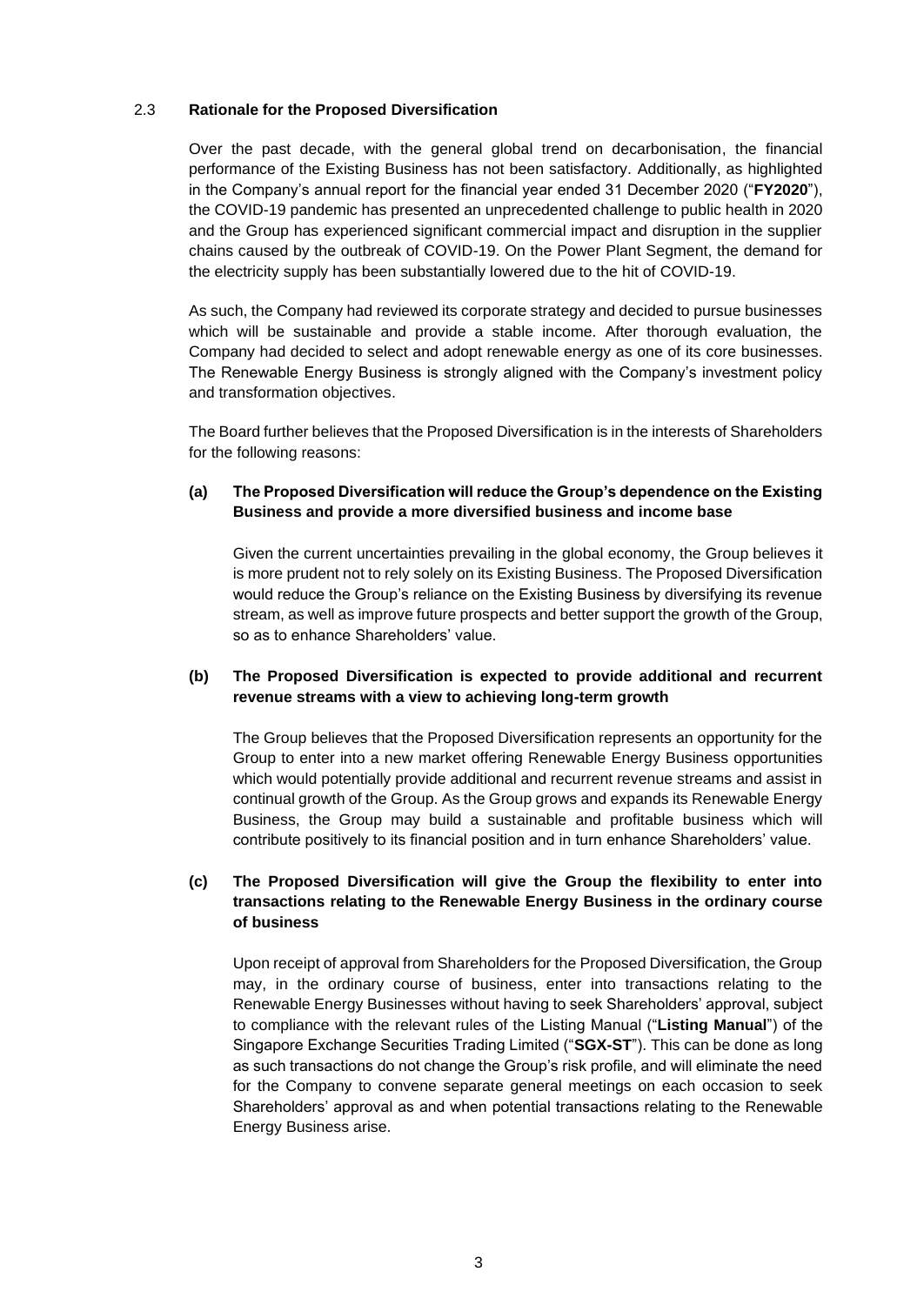## **(d) Positive prospects in the renewable energy industry in Asia and Australia**

The Group believes that there are positive prospects in the renewable energy industry in Asia and Australia. For example, in Asia, the Indonesian Government has in recent years, announced that it would accelerate and promote the development of renewable energy in Indonesia. As such, the Group believes that there will be favourable contracting terms for sale of renewable power to be issued by the Indonesian Government which will provide incentives and securities to promote developments of renewable energy in Indonesia.

In view of the foregoing reasons and the increasing significance and importance placed on environmental, social and governance performance, the Board believes that it is an opportune time to diversify the Group's revenue sources to not just increase the resilience of the Existing Business and to build a new core business which will be sustainable but to also build a new core business which will be sustainable and provide a stable and growing source of income for the Group.

## **3. THE PROPOSED HUAFU EPC**

#### 3.1 **Background**

As mentioned above, following the Proposed Diversification, the Group's Renewable Energy Business will include pipeline commercial and industrial solar energy projects projects ("**C&I Projects**") (including the Huafu Project) which are envisaged to operate on a business model where the Group:

- (a) secures a sufficient and sustained demand for its renewable energy through PPAs entered into with customers, pursuant to which the Company agrees to supply, and the customers agrees to purchase, power for an agreed price over a long period of time (typically a 20-year period). The power will typically be supplied to the customers via solar facilities constructed on the assets of the customers which could include the roofs of the customers' factories; and
- (b) enters into an EPC with a contractor, which is experienced in solar energy developments, to construct the solar facilities.

#### 3.2 **Information on the Huafu Project**

As disclosed above, Vietrof RE has entered into the Huafu PPA and Huafu EPC on 11 December 2021 and 14 January 2022, respectively. Through the Huafu Project, Huafu Vietnam will be required to pay Vietrof RE based on a pre-agreed tariff structure for all the net electrical output of the rooftop photovoltaic power system which shall be constructed by PowerChina and supplied by Vietrof RE, for a period of twenty years ("**PPA Consideration**") unless otherwise extended by mutual agreement or terminated in accordance with Huafu PPA. Pursuant to the terms of the Huafu EPC, the construction of the rooftop photovoltaic power system is to be completed within five months unless otherwise extended by mutual agreement or terminated in accordance with the Huafu EPC. Accordingly, it is expected that the Huafu PPA will commence on or around July 2022.

The Group's obligations under the Huafu PPA are conditional upon the Huafu EPC (a) taking effect; (b) and/or being approved by the Shareholders at the EGM. The Group's obligations under the Huafu EPC are in turn conditional upon the terms of the Proposed Huafu EPC being approved by the Shareholders at the EGM.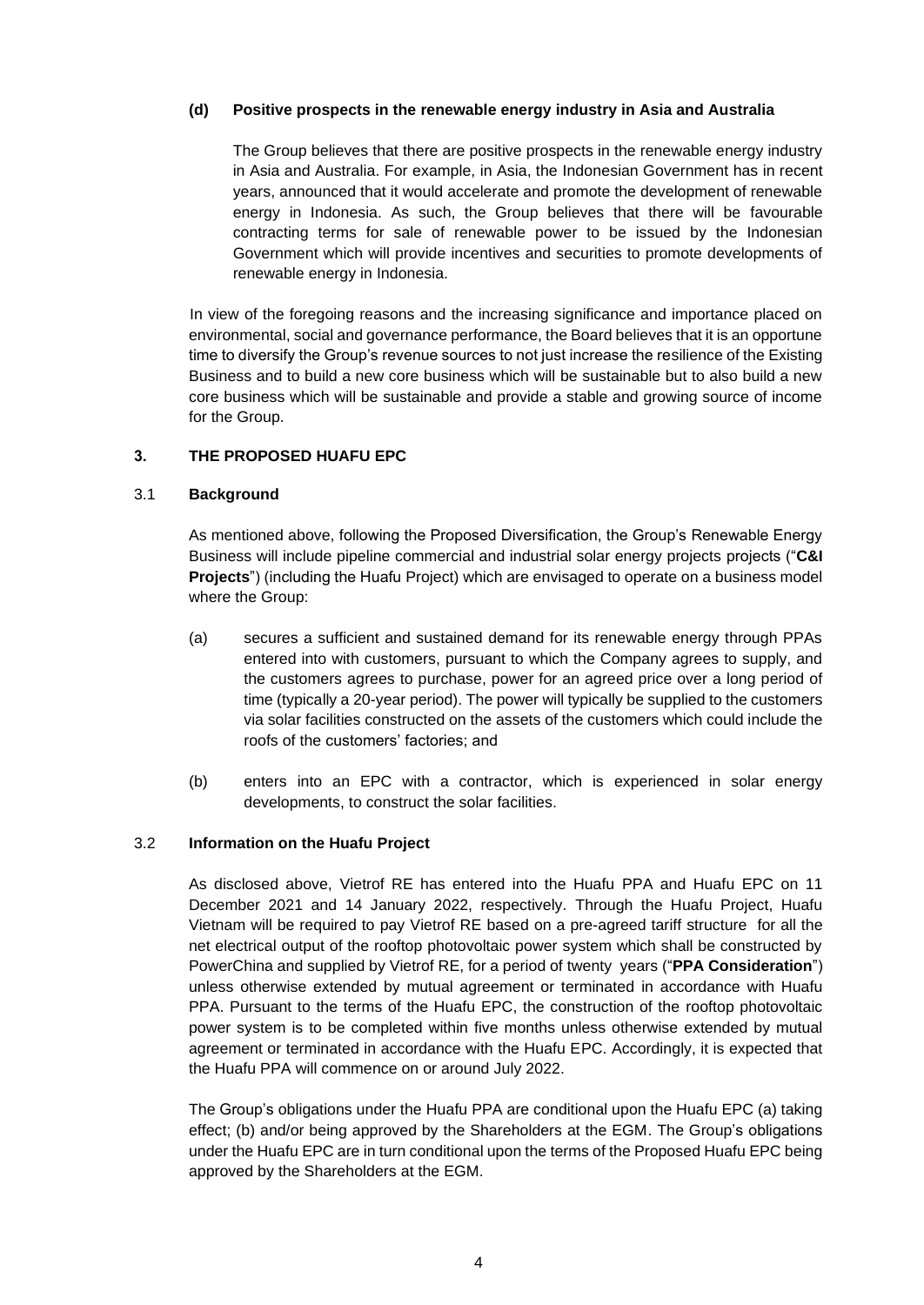## 3.3 **Information on Huafu Vietnam and PowerChina**

#### (a) Huafu Vietnam

Huafu Vietnam was incorporated in 2013 and is in the principal business of supplying and manufacturing yarn in Southeast Asia, with a production capacity up to 280000 spindles of yarn and 20000 tons of dyeing yarn.

Huafu Fashion Co., Ltd. ("**Huafu Fashion**") is the shareholder of Huafu Vietnam and is the first company in the colour spun industry in China to be listed on the Shenzhen Stock Exchange. Huafu Fashion is a global leading colour spun industrial brand and is in the principal business of supplying and manufacturing new-type yarn, such as middle and high-class colour spun yarns, and provides semi-worsted colour yarns, vortex spun colour yarns, rotor spun colour yarns, high-class new-type grey yarns and dyed yarns as auxiliary products, and also related services, such as fashion trend analysis, certification of raw materials and products, and technical consulting.

For more information, please refer to the URL [http://www.e](http://www.e-huafu.com/hjj/index_246.aspx)[huafu.com/hjj/index\\_246.aspx.](http://www.e-huafu.com/hjj/index_246.aspx)

## (b) PowerChina

Power Construction Corporation of China, branded as POWERCHINA, is a wholly State-owned company administered by the State-owned Assets Supervision and Administration Commission and part of the heavy and civil engineering construction industry. PowerChina was incorporated in 2107 and is a first-tier power engineering construction company, which principal business includes power engineering, infrastructure, energy conservation and environmental protection, oil and gas chemical industry, electrical and mechanical installation, steel structure safety, maintenance, operation and maintenance of power plants. PowerChina has an extensive footprint in Asia and in more than 20 countries and regions, including Africa and South America. To date, PowerChina has successively built and delivered approximately 250 thermal power plants, 60 substations, 1,700 kilometres of transmission lines, 70 towering structures, 70 civil buildings and infrastructures in China and the rest of the world.

PowerChina has successfully completed projects in the fields of circulating fluidized bed boiler construction, seawater desalination, waste-to-energy, distributed energy, and renewable energy (photovoltaic, wind power). Some prominent examples include, Pakistan's first large-scale photovoltaic power station (100 MW), Singapore's first large-scale biomass and coal mixed-burning power station, the world's largest singleunit capacity supercritical air-cooled power generation unit (600 MW), the world's largest single-unit capacity coal-fired circulating fluidized bed boiler demonstration power station project (600 MW), South America's first thermal power generating unit made in China (600 MW), the largest W-flame boiler power station made in China (600 MW), the largest domestic projects such as underground power stations and the largest geothermal power stations in China.

For more information, please refer to the URL [http://gzw.sc.gov.cn/scsgzw/c100135/2019/10/25/e6049af6a8164e54b14deb27af38](http://gzw.sc.gov.cn/scsgzw/c100135/2019/10/25/e6049af6a8164e54b14deb27af382cb9.shtml) [2cb9.shtml.](http://gzw.sc.gov.cn/scsgzw/c100135/2019/10/25/e6049af6a8164e54b14deb27af382cb9.shtml)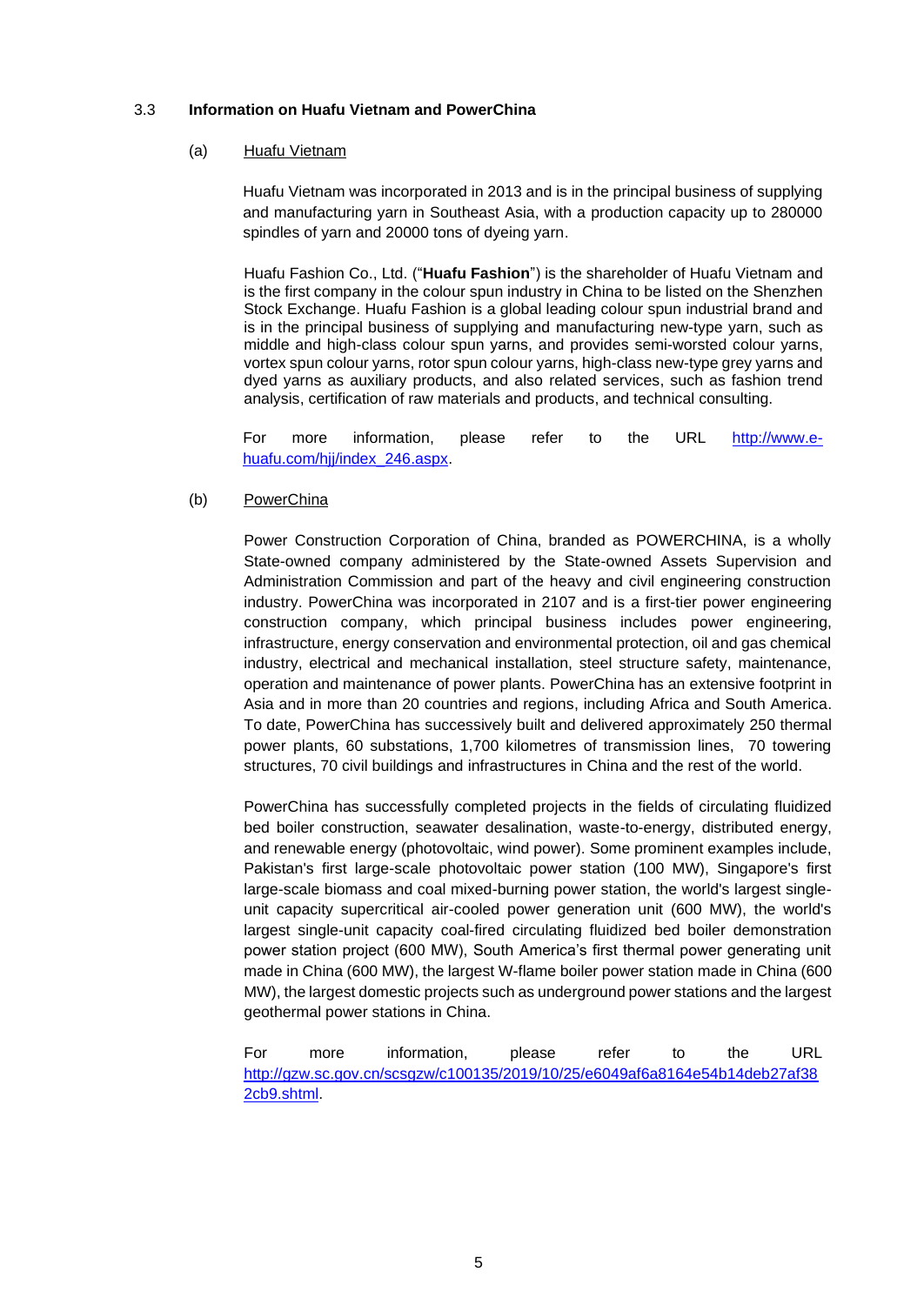## 3.4 **Consideration for the Huafu EPC**

The aggregate consideration payable by Vietrof RE to PowerChina for the construction of the rooftop photovoltaic power system for the Huafu Project, is in the range of between S\$17,600,000 – S\$24,700,000 (the "**EPC Consideration**").

The Consideration was arrived at pursuant to arm's length negotiations between Vietrof RE and PowerChina on a willing-buyer willing-seller basis, after taking into account among others, commercial considerations, the technical capabilities of the contractor and the expected return profile of selected jurisdictions.

# 3.5 **Rationale for the Huafu Project**

On 28 October 2021, the Company announced the completion of the acquisition of Athena, a Singapore incorporated company in the principal business of developing, financing, constructing, owning and operating renewable energy assets in Asia and Australia. Through the acquisition of Athena, the Company has enhanced its capabilities with 4MW of operating and approximately 30MW of committed rooftop C&I Projects in Vietnam, with pipeline renewable energy projects across Asia and Australia.

The Company is keen to expand and include sizable renewable assets into its portfolio, such as the Huafu Project. In this regard, the Company has strategically prioritised the Vietnamese market due to its size and prospects. With the expansion of the Company's portfolio to include the Huafu Project, the economical scale of the portfolio can be better achieved, which will provide the Company's stakeholders a better yield for their investment commitments.

# 3.6 **Financial effects of the Huafu Project**

Given that the terms of the Huafu PPA and Huafu EPC are confidential and commercially sensitive, the financial effects of the Huafu Project will not be disclosed as the Group's existing customers, potential customers, competitors as well as other EPC contractors (the "**other commercial parties**") should not be privy to such information. If the financial effects of the Huafu Project are disclosed, the other commercial parties may be able to deduce the financial margins of the Group and use them as bargaining chips in negotiating commercial contracts with the Group, and this will not be in the best interests of the Group.

As at the date of this announcement, there are no net profits attributable to Vietrof RE for its entry into the Huafu PPA or the Huafu EPC since the rooftop photovoltaic power system has not been fully constructed and is only expected to commence full commercial operation in July 2022. Notwithstanding, the Board is of the view that the Huafu Project will result in a positive financial impact to the Group given that the long-term benefits of the PPA Consideration will outweigh the EPC Consideration and the availability of the source of funds as disclosed in paragraph [4](#page-5-0) below.

# <span id="page-5-0"></span>**4. SOURCE OF FUNDS**

4.1 The nature of the Renewable Energy Business is that it tends to be more capital intensive in the initial stages and typically take at least approximately nine to twelve months from the date of entering into the PPAs before the C&I Projects can commence commercial operations and generate profits. Hence, the Company will require additional funding to finance the Group's capital expenditure for new C&I Projects (including the Huafu Project), general working capital requirements and expenses relating to the Renewable Energy Business.